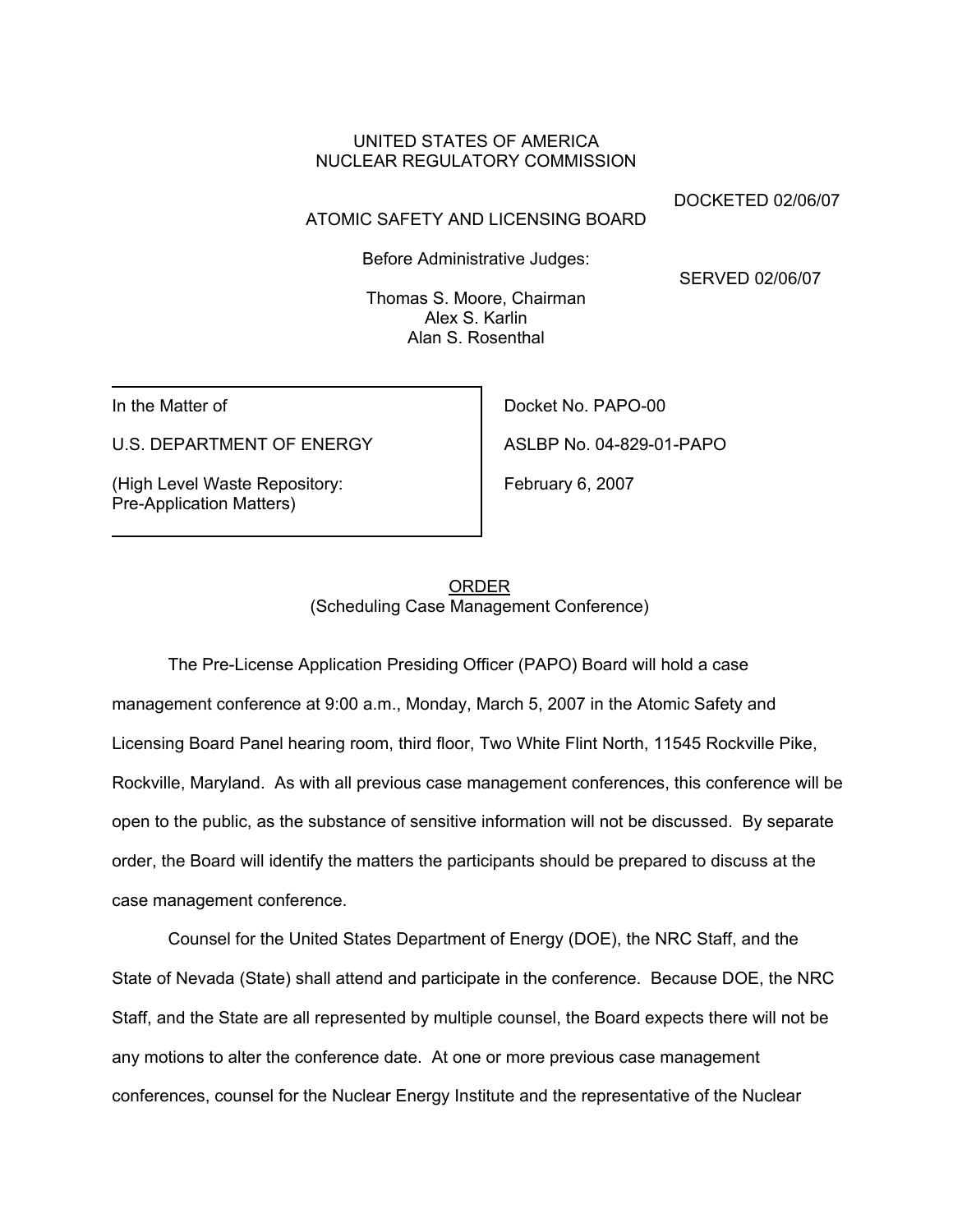Information and Resource Services participated and we encourage them to attend as potential participants. Similarly, counsel for any other potential participants, interested Indian Tribes, and interested units of local government (collectively potential participants) are encouraged to attend and, at the discretion of the Board, may be allowed to participate in the conference. Additionally, the Administrator of the Licensing Support Network (LSNA) shall also attend to report to the Board on the recent history and current status of the various public and nonpublic document collections indexed on the Licensing Support Network.

Upon arrival at the main entrance of the NRC headquarters Two White Flint North building on Monday, March 5, 2007, all participants and members of the public seeking to attend the case management conference shall be required to present photo identification and then undergo security screening. All non-NRC employees must be escorted to the hearing room by an authorized NRC employee. Because of the time required for the security procedures, all counsel should arrive no later than 8:30 a.m., on March 5, 2007 in order not to delay the conference. Similarly, members of the public also should arrive early in order to gain on-time admission to the hearing room.

The NRC Staff shall, no later than 5:00 p.m., Thursday, March 1, 2007 e-mail the Board (PAPO@nrc.gov) the names of counsel who will represent the Staff at the conference. Counsel for DOE and the State as well as the counsel and the representatives of any other potential participants shall, no later than that same time and date, e-mail the Board (PAPO@nrc.gov) the names of all counsel or representatives who wish to participate along with a list of names of all persons associated with that participant who will be attending the conference so that they may be preregistered with NRC Security to expedite entry into the NRC headquarters complex. Any member of the public who wishes to expedite his or her entry into the NRC

-2-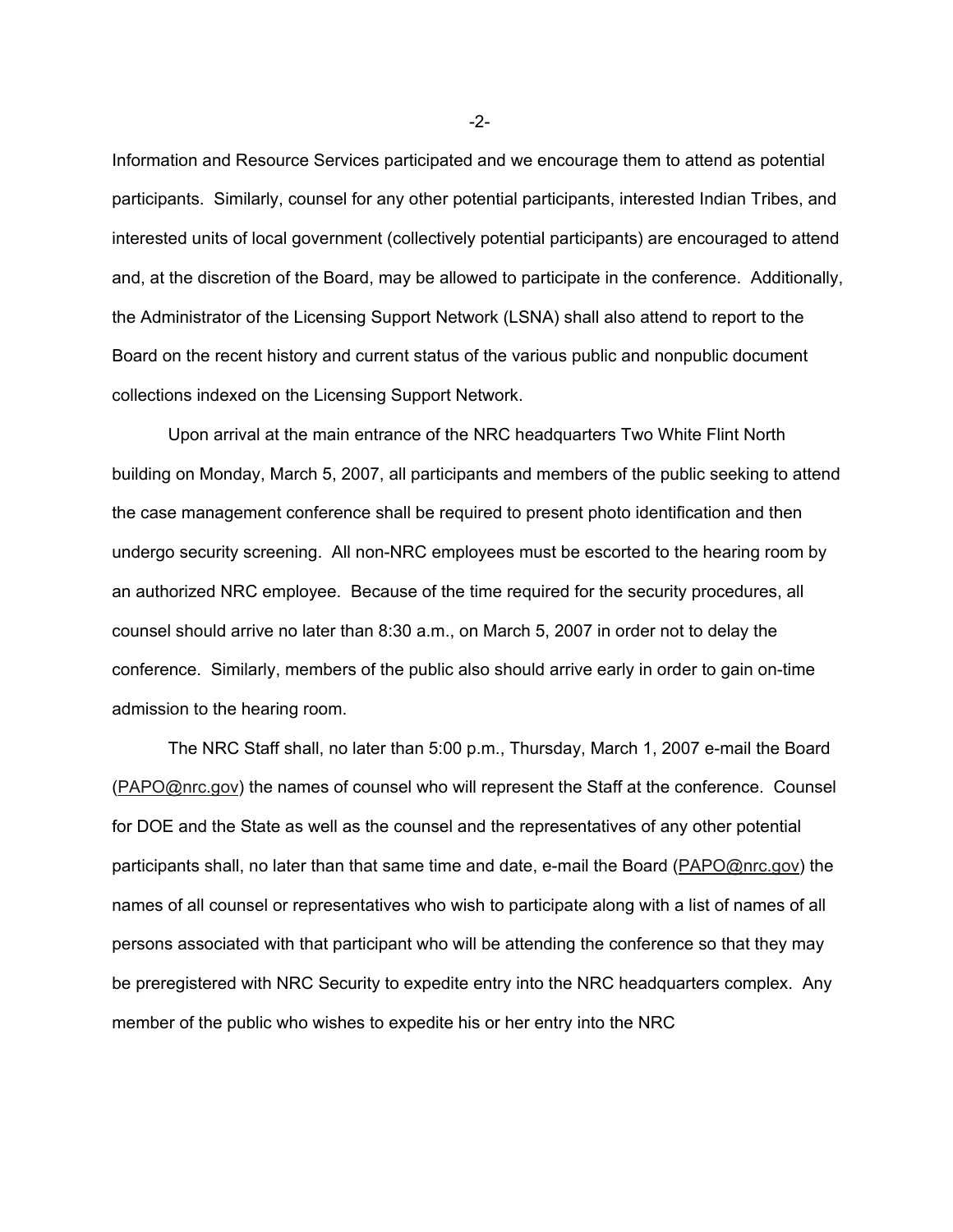headquarters complex on March 5, 2007 also should e-mail a similar preregistration by 5:00 p.m., Thursday, March 1, 2007 .

 $\overline{a}$ 

It is so ORDERED.

For the Pre-License Application Presiding Officer Board

[Original signed by:]

Thomas S. Moore, Chairman Administrative Judge

Rockville, MD

February 6, 2007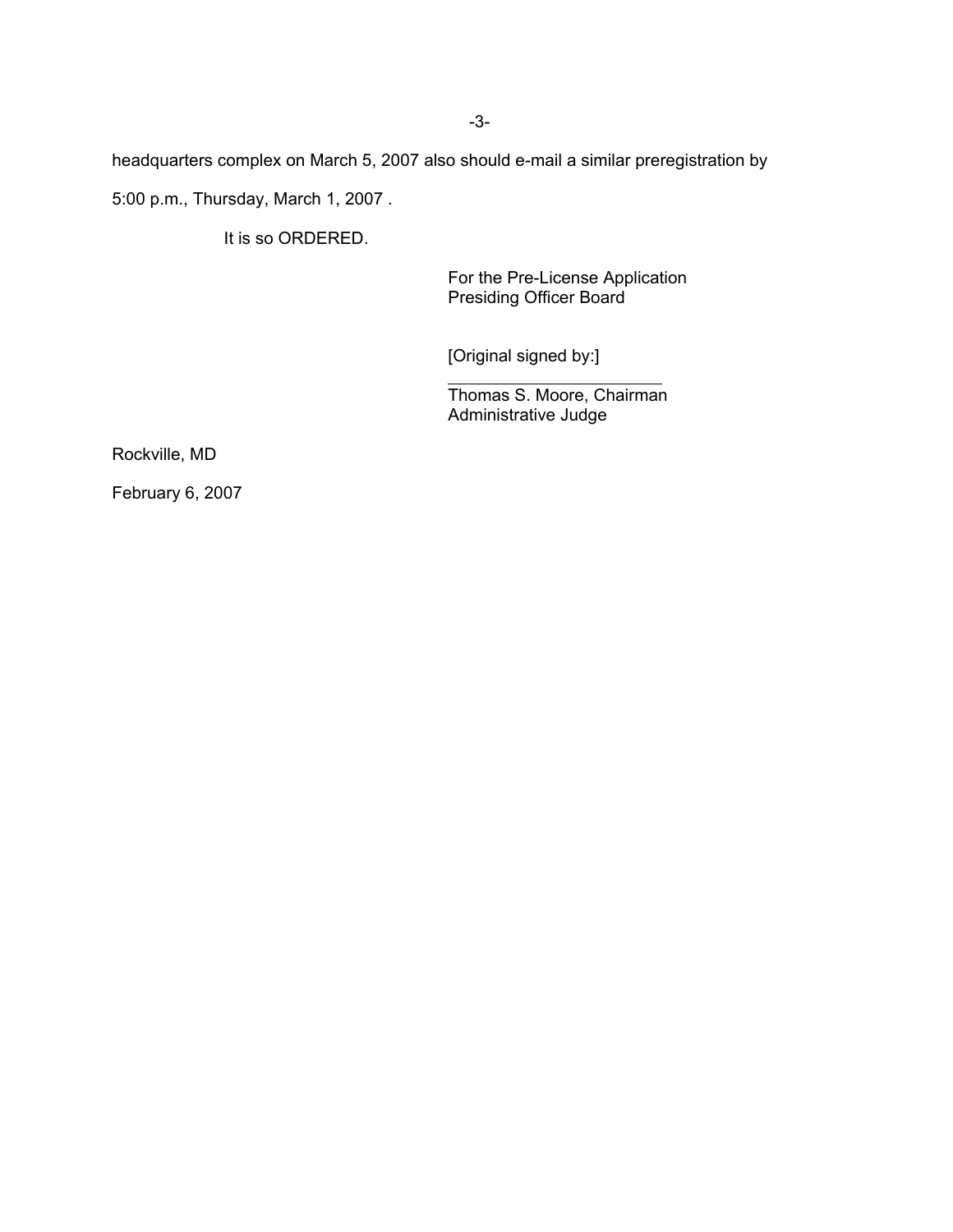## UNITED STATES OF AMERICA NUCLEAR REGULATORY COMMISSION

| In the Matter of                |  |
|---------------------------------|--|
| U.S. DEPARTMENT OF ENERGY       |  |
|                                 |  |
| (High-Level Waste Repository:   |  |
| <b>Pre-Application Matters)</b> |  |

Docket No. PAPO-00

### CERTIFICATE OF SERVICE

I hereby certify that copies of the foregoing PAPO BOARD ORDER (SCHEDULING CASE MANAGEMENT CONFERENCE) have been served upon the following persons either by Electronic Information Exchange or electronic mail (denoted by an asterisk (\*)).

**U.S. Nuclear Regulatory Commission Atomic Safety and Licensing Board Panel** Mail Stop - T-3 F23 Washington, DC 20555-0001 **Thomas S. Moore, Chair Administrative Judge** E-mail: PAPO@nrc.gov **Alex S. Karlin Administrative Judge** E-mail: PAPO@nrc.gov **Alan S. Rosenthal Administrative Judge** E-mail: PAPO@nrc.gov & rsnthl@comcast.net **G. Paul Bollwerk, III Administrative Judge** E-mail: PAPO@nrc.gov **Anthony C. Eitreim, Esq. Chief Counsel** E-mail: PAPO@nrc.gov **James M. Cutchin** E-mail: PAPO@nrc.gov **Jered Lindsay\*** E-mail: PAPO@nrc.gov **Bradley S. Baxter\*** E-mail: bxb@nrc.gov **Daniel J. Graser LSN Administrator** E-mail: djg2@nrc.gov **ASLBP HLW Adjudication** E-mail: ASLBP\_HLW\_Adjudication@nrc.gov **U.S. Nuclear Regulatory Commission Office of the Secretary of the Commission** Mail Stop - O-16 C1 Washington, DC 20555-0001 **Hearing Docket** E-mail: hearingdocket@nrc.gov **Andrew L. Bates** E-mail: alb@nrc.gov **Adria T. Byrdsong** E-mail: atb1@nrc.gov **Emile L. Julian, Esq.** E-mail: elj@nrc.gov **Evangeline S. Ngbea** E-mail: esn@nrc.gov **Rebecca L. Giitter** E-mail: rll@nrc.gov

**U.S. Nuclear Regulatory Commission Office of Congressional Affairs** Mail Stop -O-17A3 **Thomas R. Combs** E-mail: trc@nrc.gov

**U.S. Nuclear Regulatory Commission Office of Public Affairs** Mail Stop - O-2A13 **David McIntyre** E-mail: dtm@nrc.gov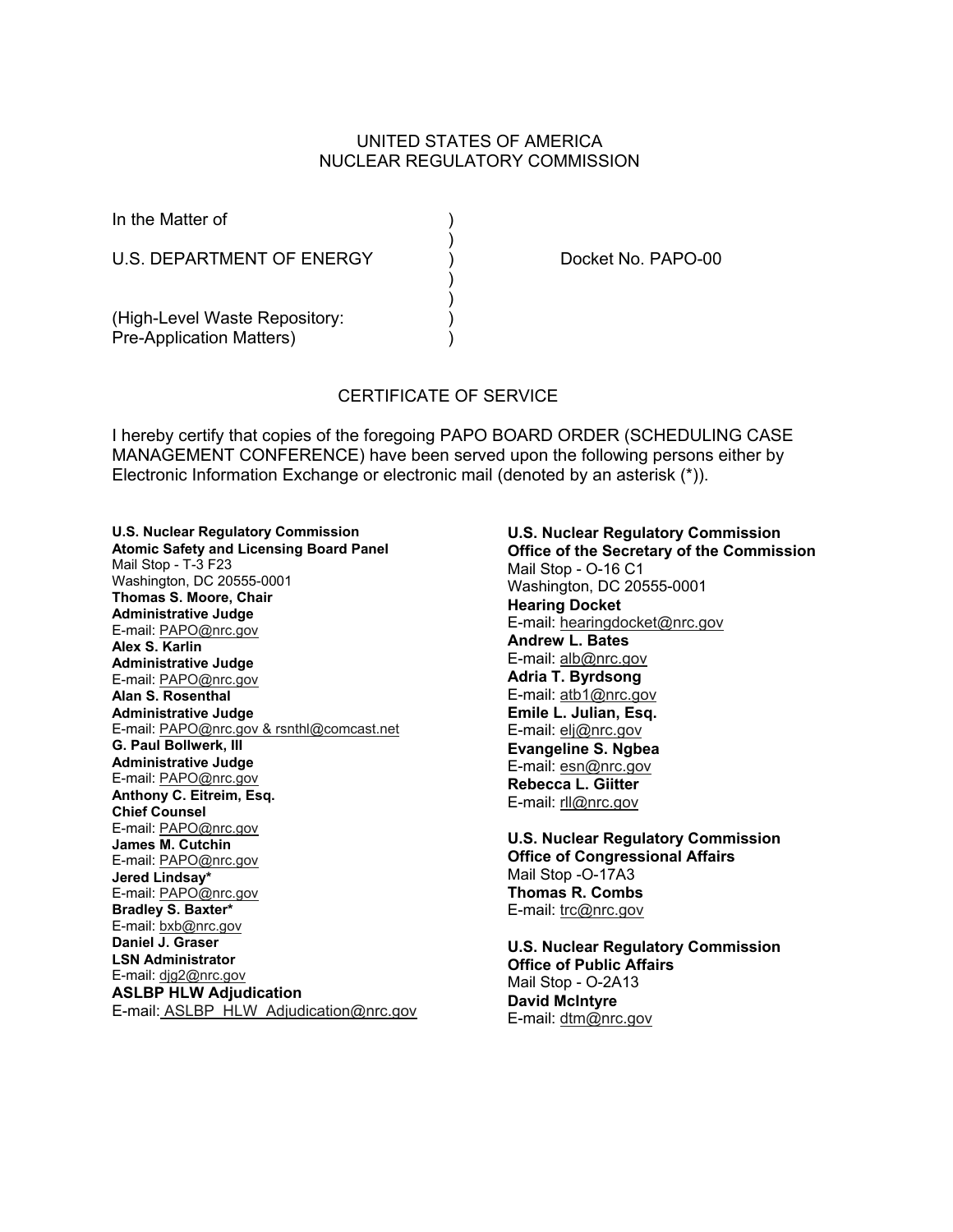**U.S. Nuclear Regulatory Commission Office of the General Counsel** Mail Stop - O-15 D21 Washington, DC 20555-0001 **Karen D. Cyr, Esq.\* General Counsel** E-mail: kdc@nrc.gov **Gwendolyn D. Hawkins** E-mail: gxh2@nrc.gov **Janice E. Moore, Esq.** E-mail: jem@nrc.gov **Trip Rothschild, Esq.\*** E-mail: tbr@nrc.gov **Mitzi A. Young, Esq.** E-mail: may@nrc.gov **Marian L. Zobler, Esq.** E-mail: mlz@nrc.gov **OGCMailCenter** E-mail: OGCMailCenter@nrc.gov

**Hunton & Williams LLP Counsel for the U.S. Department of Energy** Riverfront Plaza, East Tower 951 East Byrd Street Richmond, VA 23219 **W. Jeffery Edwards, Esq.** E-mail: jedwards@hunton.com **Kelly L. Faglioni, Esq.** E-mail: kfaglioni@hunton.com **Melissa Grier** E-mail: mgrier@hunton.com **Donald P. Irwin, Esq.** E-mail: dirwin@hunton.com **Stephanie Meharg** E-mail: smeharg@hunton.com **Edward P. Noonan, Esq.** E-mail: enoonan@hunton.com **Audrey B. Rusteau** E-mail: arusteau@hunton.com **Michael R. Shebelskie, Esq.** E-mail: mshebelskie@hunton.com **Pat Slayton** E-mail: pslayton@hunton.com **Belinda A. Wright** E-mail: bwright@hunton.com

**Egan, Fitzpatrick & Malsch, PLLC Counsel for the State of Nevada Robert J. Cynkar, Esq.** E-mail: rcynkar@cuneolaw **Joseph R. Egan, Esq.** E-mail: eganpc@aol.com **Charles J. Fitzpatrick, Esq.** E-mail: cfitzpatrick@nuclearlawyer.com **Martin G. Malsch, Esq.** E-mail: mmalsch@nuclearlawyer.com **Susan Montesi** E-mail: smontesi@nuclearlawyer.com **Nakita Toliver** E-mail: ntoliver@nuclearlawyer.com

#### **U.S. Department of Energy Office of General Counsel**

1000 Independence Avenue, S.W. Washington, DC 20585

**Martha S. Crosland, Esq.** E-mail: martha.crosland@hq.doe.gov **Angela M. Kordyak, Esq**. E-mail: angela.kordyak@hq.doe.gov

**U.S. Department of Energy** 1000 Independence Avenue, S.W. Washington, DC 20585 **William Greene, Public Information Officer** william.greene@hq.doe.gov

**U.S. Department Of Energy Office of General Counsel** 1551 Hillshire Drive Las Vegas, NV 89134-6321 **George W. Hellstrom** E-mail: george.hellstrom@ymp.gov **Matthew C. Urie** E-mail: matt.urie@ymp.gov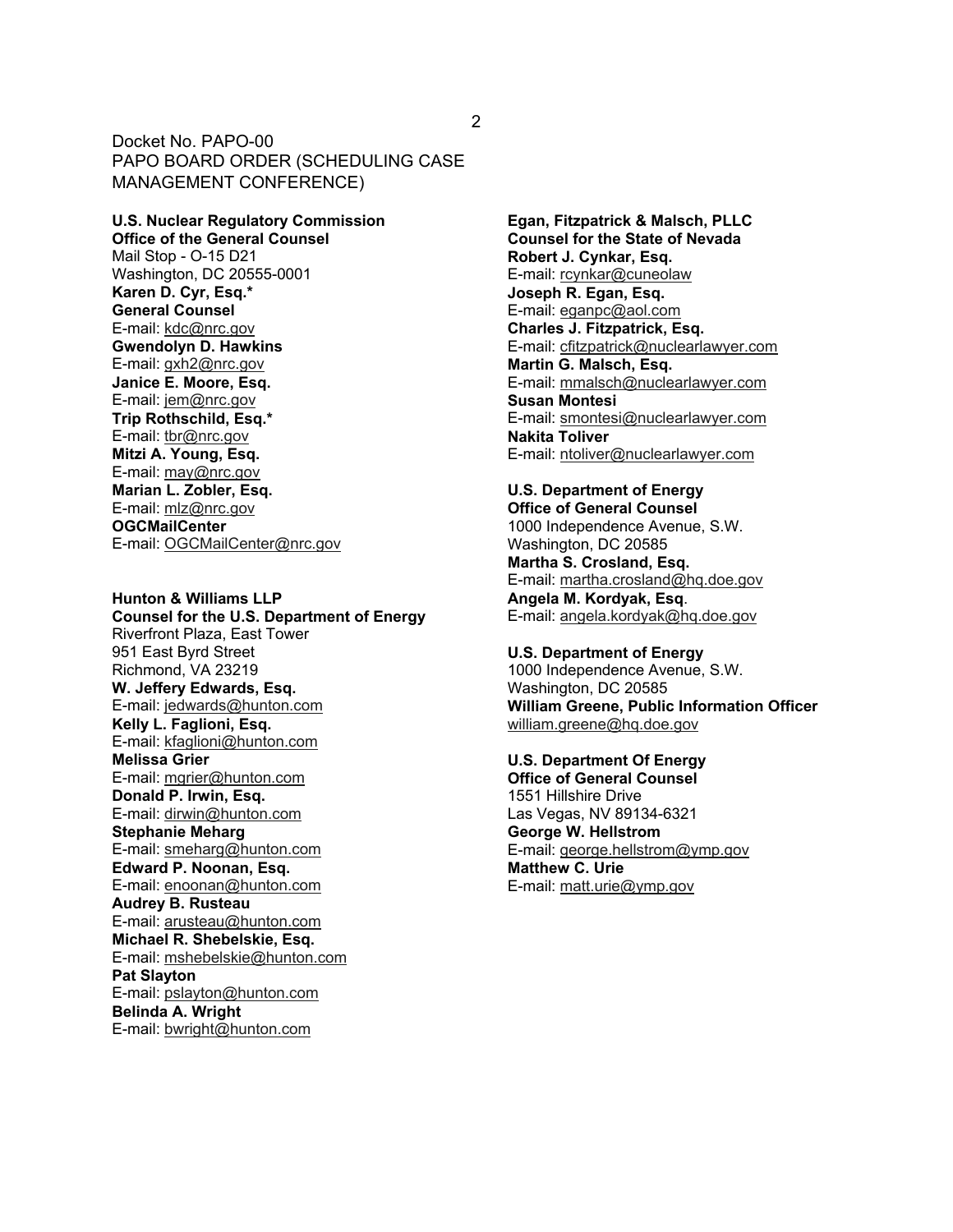**U.S. Department of Energy Office of Civilian Radioactive Waste Mgmt Office of Repository Development** 1551 Hillshire Drive Las Vegas, NV 89134-6321 **W. John Arthur, III, Deputy Director\*** E-mail: john\_arthur@ymp.gov **Timothy C. Gunter** E-mail: timothy\_gunter@ymp.gov **Susan L. Rives, Chief Counsel** E-mail: susan\_rives@ymp.gov **Harry E. Leake\*** E-mail: harry\_leake@ymp.gov

**U.S. Department of Energy Office of Civilian Radioactive Waste Mgmt Office of Information Mgmt** Mail Stop 523, P.O. Box 30307 North Las Vegas, NV 89036-0307 **Mark Van Der Puy\*** E-mail: mark\_vanderpuy@ymp.gov

**Yucca Mountain Project, Licensing Group, DOE/BSC Jeffrey Kriner** E-mail: jeffrey\_kriner@ymp.gov

**Lincoln County (NV) Nuclear Oversight Prgm** 100 Depot Ave., Suite 15; P.O. Box 1068 Caliente, NV 89008-1068 **Lea Rasura-Alfano, Coordinator\*** E-mail: jcciac@co.lincoln.nv.us

**Carter Ledyard & Milburn, LLP Counsel for Lincoln County**  1401 Eye Street, N.W. Suite 300 Washington, DC 20005 **Barry S. Neuman, Esq.** E-mail: neuman@clm.com

**Nuclear Waste Project Office** 1761 East College Parkway, Suite 118 Carson City, NV 89706 **Robert Loux** E-mail: bloux@nuc.state.nv.us **Steve Frishman, Tech. Policy Coordinator E-mail:** steve.frishman@gmail.com

**Nevada Nuclear Waste Task Force** Alamo Plaza, 4550 W. Oakley Blvd., Suite 111 Las Vegas, NV 89102 **Judy Treichel, Executive Director** E-mail: judynwtf@aol.com

**Nuclear Waste Technical Review Board Victoria Reich\*** E-mail: reich@nwtrb.gov

**Clark County (NV) Nuclear Waste Division** 500 S. Grand Central Parkway Las Vegas, NV 89155 **Irene Navis\*** E-mail: iln@co.clark.nv.us **Engelbrecht von Tiesenhausen** E-mail: evt@co.clark.nv.us

**Eureka County (NV) Yucca Mtn Info Ofc** P.O. Box 990 Eureka, NV 89316 **Laurel Marshall, Program Coordinator** E-mail: ecyucca@eurekanv.org

**Diane Curran, Esq. Eureka County and Lander County, Nevada Harmon, Curran, Speilberg & Eisenberg, LLP** 1726 M. Street N.W., Suite 600 Washington, DC 20036 Email: dcurran@harmoncurran.com

**Mineral County (NV) Board of County Commissioners** P.O. Box 1600 Hawthorne, NV 89415 **Linda Mathias, Administrator\* Office of Nuclear Projects** E-mail: yuccainfo@mineralcountynv.org

**Nye County (NV) Department of Natural Resources & Federal Facilities** 1210 E. Basin Road, Suite 6 Pahrump, NV 89048 **David Swanson\*** E-mail: dswanson@nyecounty.net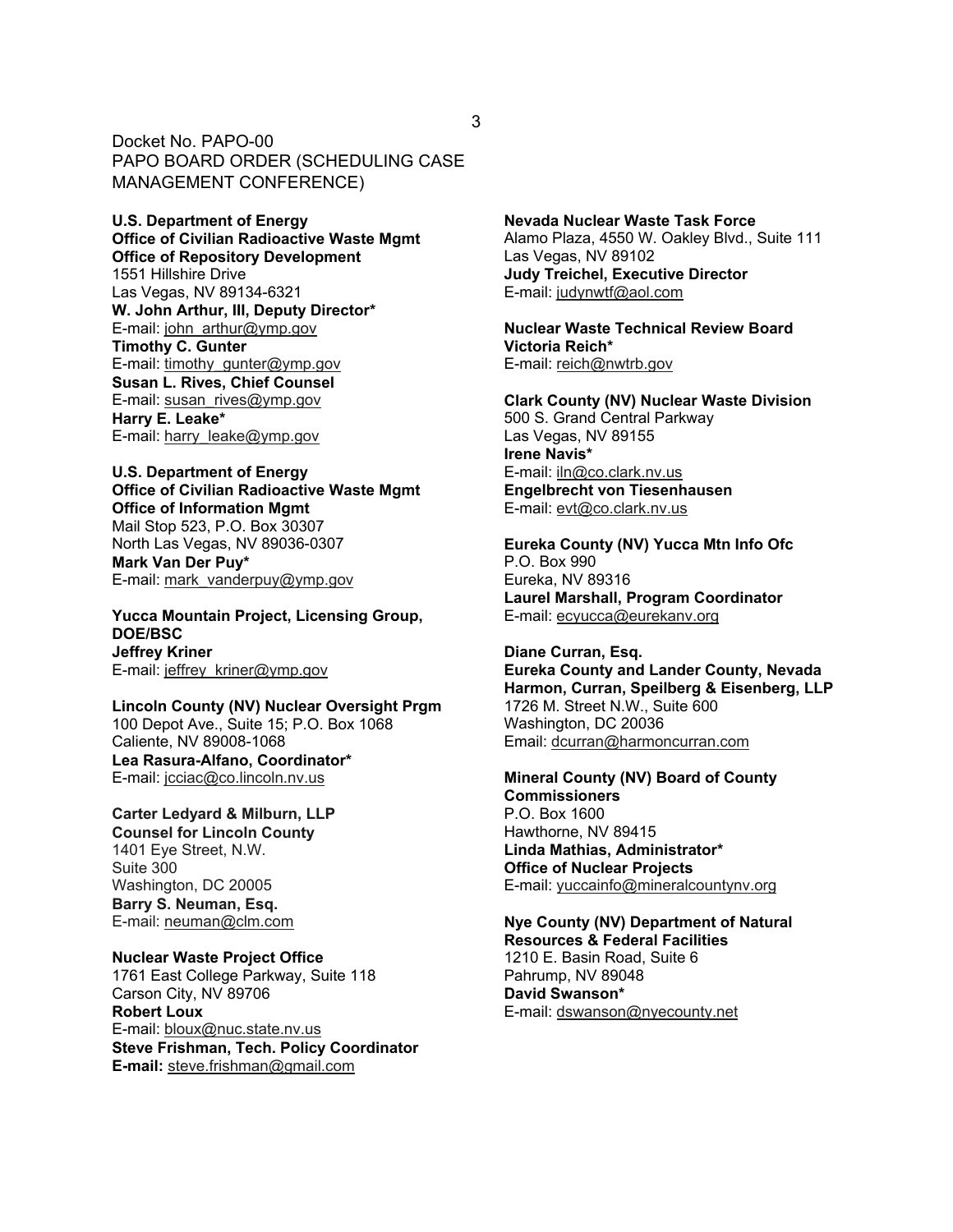#### **Nye County (NV) Regulatory/Licensing Adv.** 18160 Cottonwood Rd. #265

Sunriver, OR 97707 **Malachy Murphy\*** E-mail: mrmurphy@cmc.net

**White Pine County (NV) Nuclear Waste Project Office** 959 Campton Street Ely, NV 89301 **Mike Simon, Director\* (Heidi Williams, Adm. Assist.\*)** E-mail: wpnucwst1@mwpower.net

**Inyo County (CA) Yucca Mtn Nuclear Waste Repository Assessment Office** P.O. Drawer L Independence, CA 93526 **Chris Kennedy, Project Coordinator\*** E-mail: ckennedy@qnet.com

**Inyo County (CA) Yucca Mtn Nuclear Waste Repository Assessment Office Chris Howard GIS/LAN Administrator Inyo County** 163 May St. Bishop, CA 93514 E-mail: choward@inyowater.org

**Nuclear Energy Institute** 1776 I Street, NW, Suite 400 Washington, DC 20006-3708 **Michael A. Bauser, Esq. Associate General Counsel** E-mail: mab@nei.org **Anne W. Cottingham, Esq.** E-mail: awc@nei.org **Ellen C. Ginsberg, Esq.** E-mail: ecg@nei.org **Rod McCullum\*** E-mail: rxm@nei.org **Steven P. Kraft\*** E-mail: spk@nei.org

**White Pine County City of Caliente Lincoln County Jason Pitts** E-mail: idt@idtservices.com **Lander County Nuclear Waste Oversight Program** 315 South Humboldt St. Battle Mountain, NV 89820 **Deborah Teske, Administrator** E-mail: dteske@landercounty.org

**Intertech Services Corporation (for Lincoln County)** P.O. Box 2008 Carson City, NV 89702-2008 **Dr. Mike Baughman\*** E-mail: mikebaughman@isc-nv.com

**Environment Protection Agency Ray Clark\*** E-mail: clark.ray@epa.gov

**Lander, Churchill and Mineral County** P. O. Box 33908 Reno, NV 89533 **Loreen Pitchford, LNS Administrator for Lander** E-mail: lpitchford@comcast.net

**Talisman International, LLC** 1000 Potomac St., NW Suite 300 Washington, D.C. 20007 **Patricia Larimore** E-mail: plarimore@talisman-intl.com

**Abby Johnson\*** 617 Terrace St. Carson City, NV 89703 E-mail: abbyj@gbis.com

**National Congress of American Indians** 1301 Connecticut Ave. NW - Second floor Washington, DC 20036 **Robert I. Holden, Director\* Nuclear Waste Program** E-mail: robert\_holden@ncai.org

**Ross, Dixon & Bell** 2001 K Street N.W. Washington D.C. 20006-1040 **William H. Briggs\*** E-mail: wbriggs@rdblaw.com